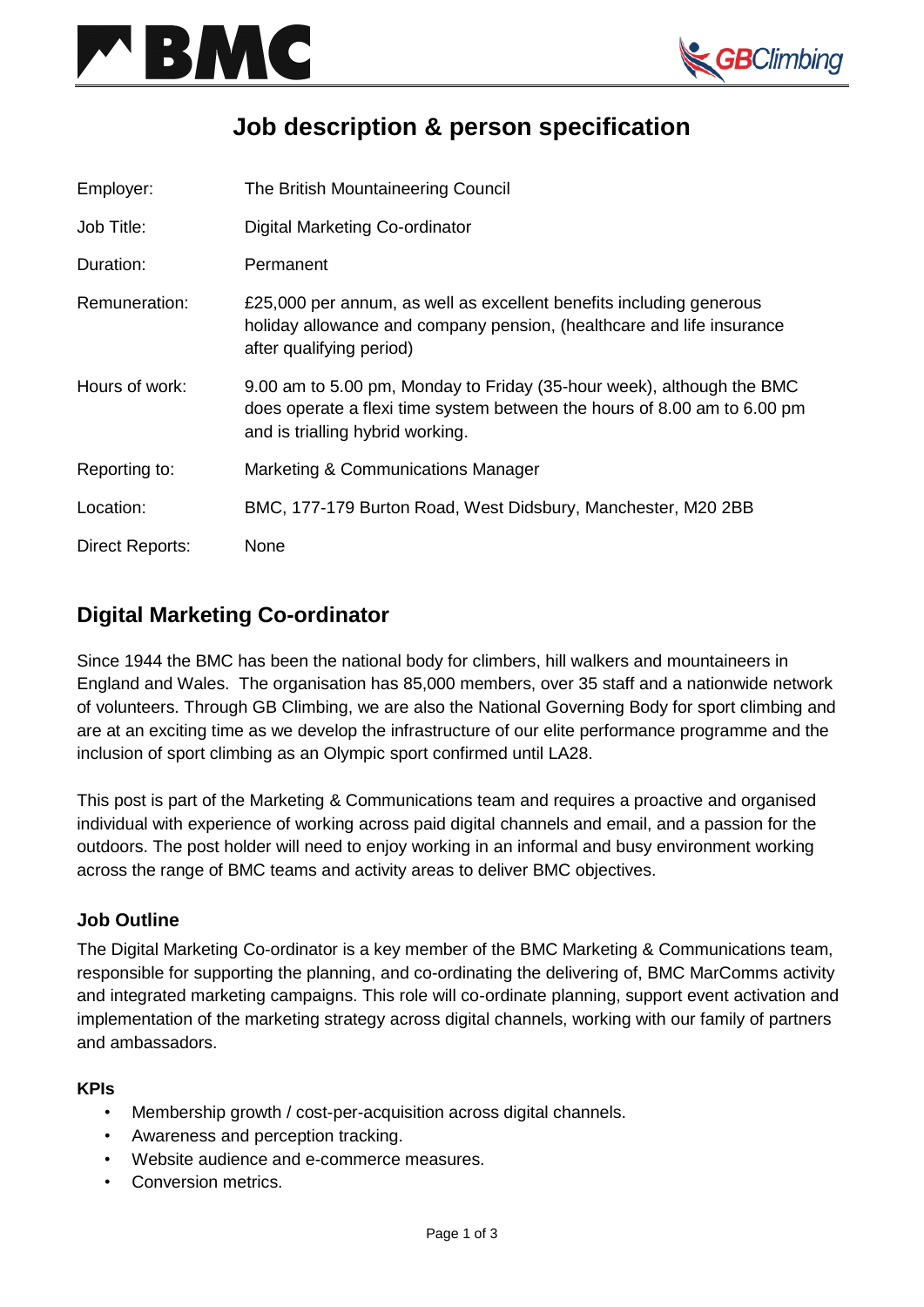# **Specific work areas:**

- Working with the Marketing & Communications Manager and Chief Commercial Officer, establish an effective digital marketing programme across paid channels (including PPC and display), which you will own on a day-to-day basis.
- Work with the Marketing & Communications Manager and Marketing & Communications Coordinator to deliver digital marketing channel activity in-line with the MarComms plan, maximising available resource/capacity and budgets.
- Collate and analyse data from relevant sources and generate regular reports to enable informed, data-driven decisions to maximise performance.
- Effectively and accurately monitor spend across multiple channels. Co-ordinate brand initiatives as appropriate for campaign activity and in support of marketing strategy and plans.
- Ensure digital marketing activities comply with legislation and that data is compliant (awareness of GDPR specific compliance).
- Work with Content Co-ordinator, Content Production Co-ordinator and Marketing & Communications Co-ordinator on asset creation as part of delivery of campaigns and activity.
- Manage email channel programme, contributing to MarComms plan delivery and the day-to-day needs of the organisation, including establishing automated user/member journeys.
- Work with Content Co-ordinator and IT & Database Manager to improve user-experience on website, optimising customer journeys against key objectives, and overall website performance.
- Work with external agencies and partners to establish digital marketing infrastructure and campaign creative and assets as required.
- Scope and develop new and existing digital marketing tactics that support the MarComms strategy and campaign activity to drive awareness and support commercial and membership growth.

## **Secondary and supporting work areas:**

- Support the Content Production Co-ordinator with photo and video shoots for products and BMC TV.
- Support MarComms colleagues with social media channel management.
- Support the Content Co-ordinator with website and content editing, publishing and UX.
- Support relationships with BMC partners and sponsors, maximising the relationships for all stakeholders.
- Any other such work the organisation may ask you to undertake from time to time.

| <b>Skills &amp; Person Specification</b>                                                                                                                        | <b>Essential</b> /<br><b>Desirable</b> |
|-----------------------------------------------------------------------------------------------------------------------------------------------------------------|----------------------------------------|
| Digital marketing (paid channel) experience – client-side or agency.                                                                                            | Essential                              |
| Email marketing experience, including understanding and use of ESP (email<br>service providers) and building customer/member journeys                           | <b>Essential</b>                       |
| Customer/member acquisition digital campaign delivery.                                                                                                          | Essential                              |
| Experience delivering PPC and display channel activity, including<br>programmatic/data-led programmes                                                           | <b>Essential</b>                       |
| Familiarity with monitoring tools and web analytics (including GA), campaign<br>tracking and campaign delivery platforms – either directly or through agencies. | <b>Essential</b>                       |
| Good attention to detail with the ability to ensure brand consistency across all<br>communications channels                                                     | <b>Essential</b>                       |
| Requirement to occasionally work weekends and long hours at events                                                                                              | Essential                              |